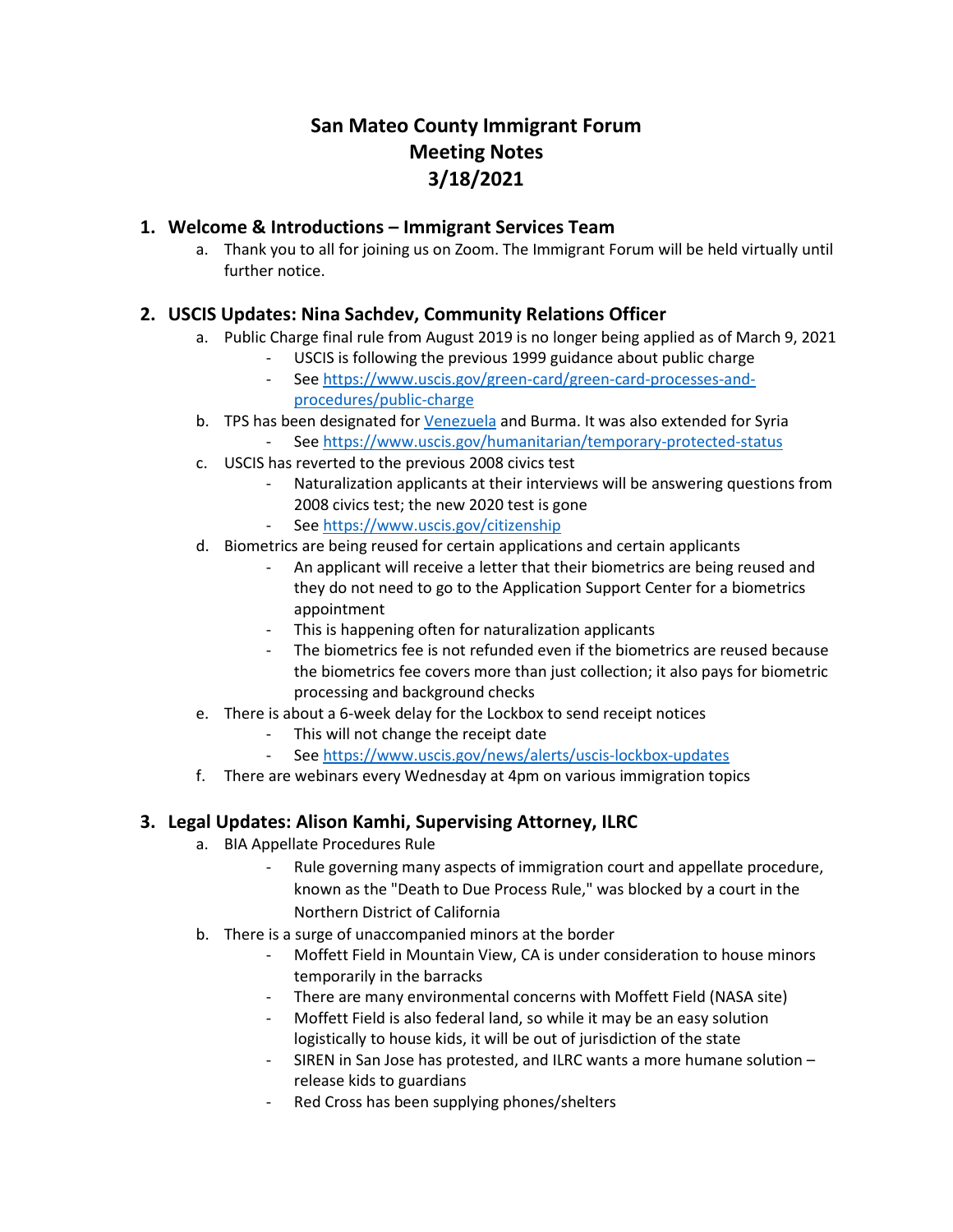#### More about Moffett Field:

[https://www.sfchronicle.com/local/article/Moffett-Field-in-Mountain-View](https://www.sfchronicle.com/local/article/Moffett-Field-in-Mountain-View-may-be-used-as-16016637.php)[may-be-used-as-16016637.php](https://www.sfchronicle.com/local/article/Moffett-Field-in-Mountain-View-may-be-used-as-16016637.php)

c. Q/A

Q: How many unaccompanied minors are at the border?

A: There were 9,457 unaccompanied minors detained at the border in February. Q: Are the minors at the border arriving alone, or are they being separated? A: CDC closed its borders due to COVID-19 to all, *except* for unaccompanied minors for humanitarian reasons. Because of this, adults are being left behind. Red Cross is helping in reunification efforts.

Q: Does it matter how a person entered the US in order to qualify for Venezuelan TPS? A: It does not matter how a person entered the country. Legal Aid is working with lowincome Venezuelan residents in San Mateo County to help them apply.

## **4. Office of Community Affairs Updates**

- a. The Community Crew continues to distribute masks 4 times a week to high COVID-19 positivity rate locations
	- Follow @SMC\_CommAffairs on IG/Twitter to see all locations
- b. The Immigrant Services team continues to host the monthly virtual Provider Spotlight Series every second Wednesday of the month at 5pm on the County of San Mateo's Facebook
	- April will cover immigration
- c. The Immigrant Services team is currently mapping out the Gateways for Growth Steering Committee and Subcommittee framework
	- Will reach out to Immigrant Forum soon
- d. Canvassing efforts are taking place weekly in different cities/towns in San Mateo County to help spread the word on local pop-up neighborhood vaccination sites
	- To be added to the canvassing volunteer list, please email [jllamas@smcgov.org](mailto:jllamas@smcgov.org) or fill out this form: [https://docs.google.com/forms/d/e/1FAIpQLSe9zhvQHcQDSAAhnTUDM](https://docs.google.com/forms/d/e/1FAIpQLSe9zhvQHcQDSAAhnTUDM-vLz6cFpvLaUW6B1blPtN6lij-MuQ/viewform)[vLz6cFpvLaUW6B1blPtN6lij-MuQ/viewform](https://docs.google.com/forms/d/e/1FAIpQLSe9zhvQHcQDSAAhnTUDM-vLz6cFpvLaUW6B1blPtN6lij-MuQ/viewform)
- e. To be added to the weekly Communications Calendar our office creates for COVID-19 related posts and graphics, email [mgosch@smcgov.org](mailto:mgosch@smcgov.org)
- f. Our office is seeking people to participate in our COVID-19 Community Campaign and send us videos relaying any topics related to COVID (i.e. testing, face coverings, vaccine, social distancing, etc.)

### **5. Agency Update Roundtable**

- a. **Catholic Charities:** Initial DACA consultations are held every first Wednesday of the month. For consultations, please call 415-972-1372 or visit <https://www.catholiccharitiessf.org/what-we-do/immigration/center.html>
- b. **SF Refugee Health:** New asylee orientations [\(http://sf-cairs.org/asylum-orientation/\)](http://sf-cairs.org/asylum-orientation/) have moved to a virtual platform every first Tuesday of the month – while meant for new asylees, it's open to all immigrants as the information presented includes such items as how to get healthcare and CalFresh and also a Q/A; Health Services for